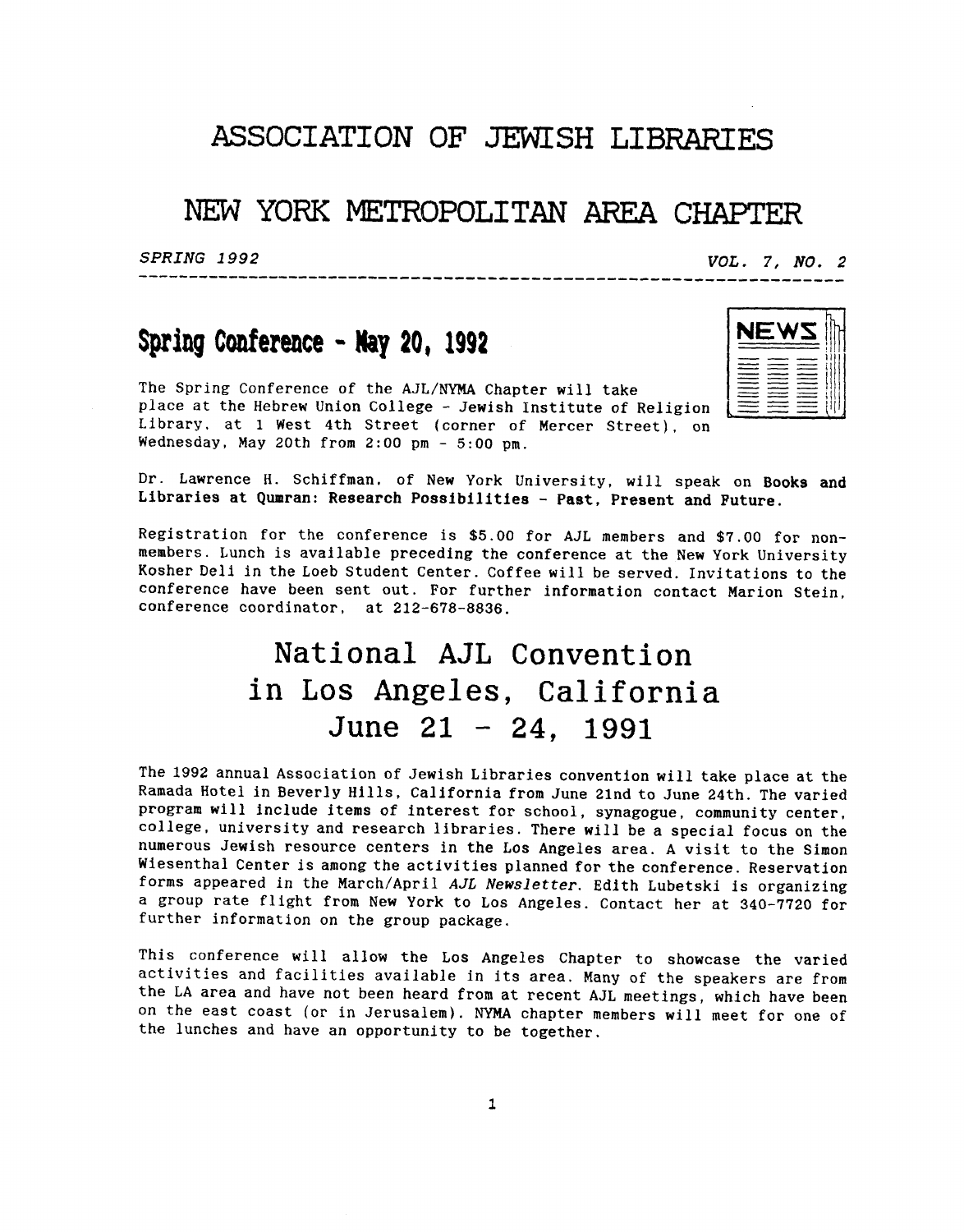# **NYMA Activities:** Workshops and Fall **Conference** Report

### **Fall Conference - October 15. 1991**

The Fall Conference of the AJL/NYMA Chapter was held at the Women's Resource Center of the National Conference for Jewish Women. The program was both historical and informational. Rabbi Nina Beth Cardin. one of the founders of the resource center, gave a historical overview of the center. The current organizers of the Center focused on what the collection encompasses and how it is organized. There was a lively discussion as to how we, as Librarians, could help the resource center in the organization of their collection.

#### **hll cataloging #orbhop, DeceRber 11. 1991**

**NYMA's** Fall 1990 Cataloging Workshop, held on December **12** at Temple Emanu-El, was devoted to the theme of "Specialization in Judaica Cataloging". During the first half of the program, Jay Rovner and Rivka Burkos, both of the Jewish Theological Seminary of America, spoke, respectively, about the projects to catalog and computerize the Hebrew manuscript and broadside collections of the Seminary Library. In addition, Ms. Burkos gave a fascinating slide presentation showing broadsides before and after restoration work was done.

For the second part of the Workshop, attendees could choose one of three minisessions - Classification Schemes for Small Judaica Collections (Micha Oppenheim, JTS), Music Cataloging (Marcia Goldberg, Gratz), or Rabbinics Cataloging (Rabbi Clifford Miller, JTS). The smaller scale of these mini-sessions enabled participants to share problems of and solutions to cataloging within these specialized areas.

Submitted by Rita Lifton.

#### **RYMA Reference Workshop, March 9, 1992**

The annual **NYMA** Reference Workshop was held at Ramaz Upper School on March 9th. The guest speaker was Abraham Edelheit, who, together with his father, Hershel Edelheit co-authored the **Bibliographies** of **Holocaust Literature** (Westview Press. **1986)** and its supplements and the **Chronology of the Holocaust.** Their lecture on aspects of bibliographic research on the Holocaust and the workshop that followed proved very informative and interesting.

Submitted by Yael Penkower

### **HYMA Day School and Synagogue Workshop, March 23, 1992**

Our Day School and Synagogue Librarians Workshop on March 23rd was well attended, with strong participation and valuable insight. Sylvia Avner, Marcia Posner and Ruth Zakutins delivered enlightening discussions on our topic: **Teaching Values**  and **Morals through Literature.** Some **of** the insights discussed were: Book need to teach and entertain; choose books that we like *so* children will like them too;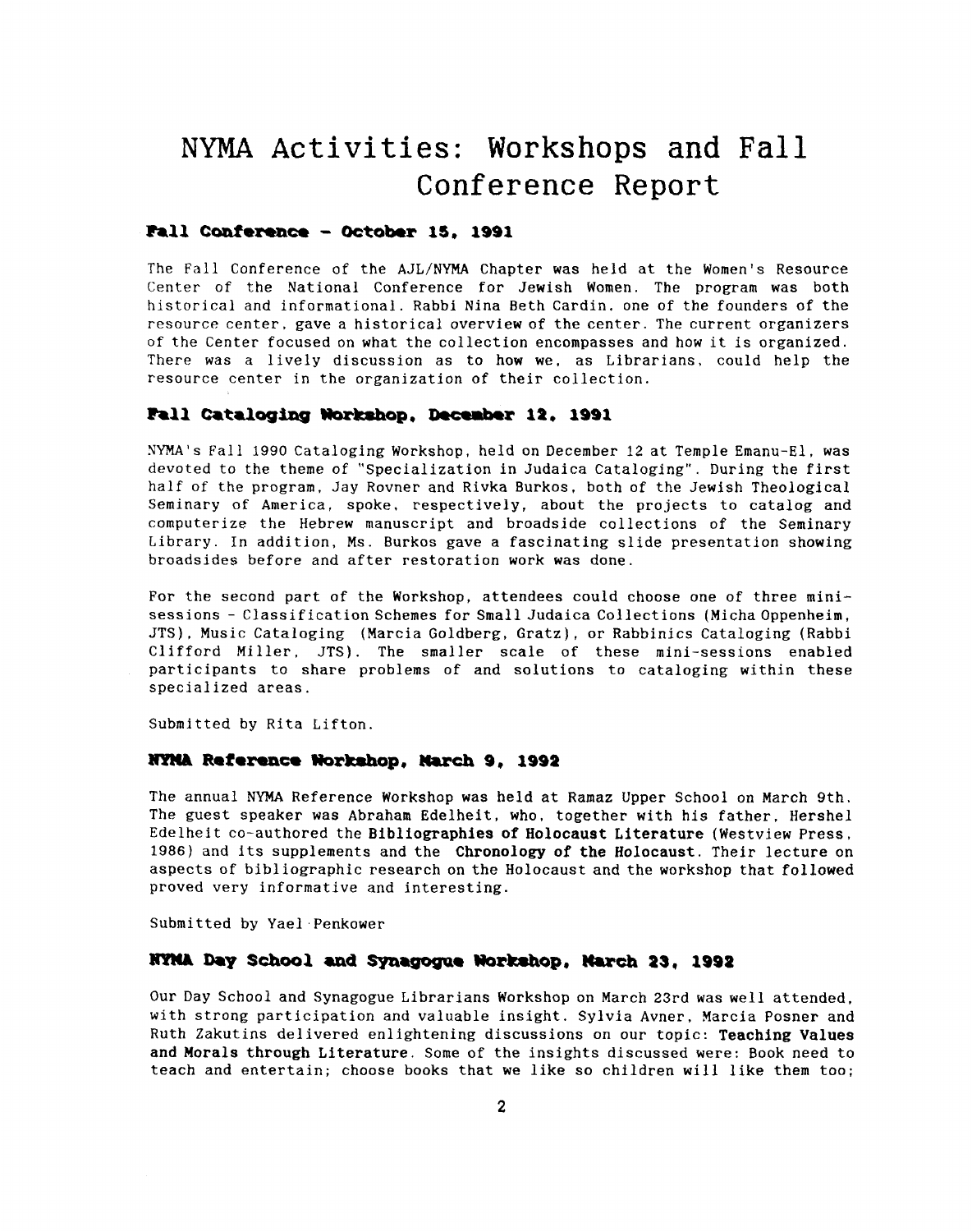and children like to borrow the same books over and over again. On the other hand. teach children about the other authors and books at story time. Children bring their own experiences to each book. Reading with a child encourages confidence. There are many books available for teaching morals and values. Morals taught at the session were: get teachers interested and involved and get parents involved too.

Submitted by Eileen Shmidman.

# MESSAGE FROM THE PRESIDENT

This year has been a very busy one for our chapter. Several important events have taken place since our first newsletter. The Cataloging Workshop, the Day School Workshop, the Reference Workshop were all highly successful. We look forward in one week's time to our Spring Conference which will take place at Hebrew Union College. Please be sure to attend. The program will surely be very exciting. Dr. Lawrence H. Schiffman, renowned expert, will be speaking on the Dead Sea Scrolls. The title of his talk is **Books** and Libraries at Qumran: Research Possibilities - Past. Present and Future.

The most absorbing work of our chapter this year has been the preparation for AJL Convention, **1993,** which will be taking place in our fair city. We need additional help on nearly all the committees. There is important work to be done and you will find something to do to suit your time and interest. Please contact Esther Nussbaum or Edith Lubetski, co-chairmen of the **1993** Convention. Don't wait to hear from them: call and volunteer! We need your help. I look forward to seeing you at the Spring Conference on May 20th.

Marion Stein, AJL-NYMA Chapter President

# **AJL at** the NEW YORK **VISTA**  JUNE 20 - **23, 1933**

Preparation is in full swing for the **1993** AJL conference in New York. The Conference will be at the New York Vista, at the World Trade Center. This will enable both New Yorkers and visitors to experience an emerging neighborhood which they do not frequent. The meeting space is ample. We are preparing a spectacular exhibit which will entice the entire Jewish community. We are planning programs which could only be found in New York. The activities will be unsurpassed and the food will be top rate. If you need to allocate funds for next years budget make sure to include attending the **1993** AJL National Convention in New York. Treat yourself to a few nights at the Vista: they will not cost that much more than taking a taxi home late at night!! So start planning now.